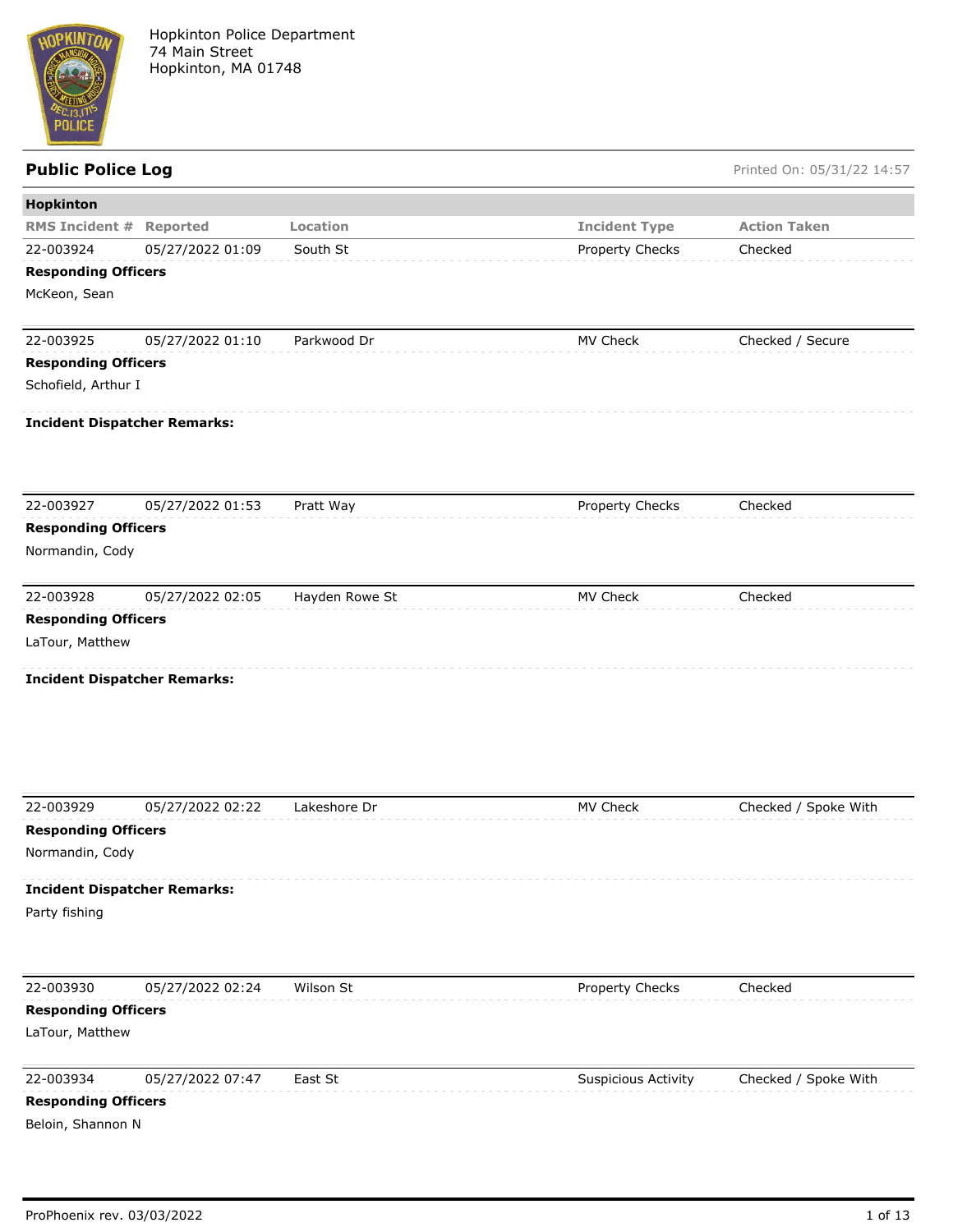

| <b>Public Police Log</b>                       |                |                                                                                                                                                                                                                                       | Printed On: 05/31/22 14:57 |
|------------------------------------------------|----------------|---------------------------------------------------------------------------------------------------------------------------------------------------------------------------------------------------------------------------------------|----------------------------|
| <b>Hopkinton</b>                               |                |                                                                                                                                                                                                                                       |                            |
| <b>RMS Incident # Reported</b>                 | Location       | <b>Incident Type</b>                                                                                                                                                                                                                  | <b>Action Taken</b>        |
| <b>Incident Dispatcher Remarks:</b>            |                |                                                                                                                                                                                                                                       |                            |
| FAMILY FRIEND DROPPING OFF SOME ITEMS. ALL OK. |                | CALLER REPORTS AN OLDER MALE IN A WHITE PICKUP TRUCK JUST TRIED OPENING HIS FRONT DOOR. VEHICLE HAS NOW TAKEN OFF.<br>(24) RESPONDED AND CHECKED AREA. (24) CHECKED AND SPOKE WITH RP AND CHILD AT THE RESIDENCE AND REPORTS IT WAS A |                            |
| 22-003935<br>05/27/2022 08:17                  | Hayden Rowe St | <b>Community Relations</b>                                                                                                                                                                                                            | Completed                  |
| <b>Responding Officers</b>                     |                |                                                                                                                                                                                                                                       |                            |
| Beloin, Shannon N                              |                |                                                                                                                                                                                                                                       |                            |
| <b>Incident Dispatcher Remarks:</b>            |                |                                                                                                                                                                                                                                       |                            |
| (24) IS COMMUNITY POLICING. (COMPLETED)        |                |                                                                                                                                                                                                                                       |                            |
| 22-003936<br>05/27/2022 08:25                  | Elm St         | <b>Community Relations</b>                                                                                                                                                                                                            | Completed                  |
| <b>Responding Officers</b>                     |                |                                                                                                                                                                                                                                       |                            |
| Ferreira, Jessica C                            |                |                                                                                                                                                                                                                                       |                            |
| <b>Incident Dispatcher Remarks:</b>            |                |                                                                                                                                                                                                                                       |                            |
| (15) IS COMMUNITY POLICING. (COMPLETED)        |                |                                                                                                                                                                                                                                       |                            |
| 22-003939<br>05/27/2022 08:42                  | Hayden Rowe St | <b>Community Relations</b>                                                                                                                                                                                                            | Completed                  |
| <b>Responding Officers</b>                     |                |                                                                                                                                                                                                                                       |                            |
| Beloin, Shannon N                              |                |                                                                                                                                                                                                                                       |                            |
| Bennett, Joseph E III                          |                |                                                                                                                                                                                                                                       |                            |
| <b>Incident Dispatcher Remarks:</b>            |                |                                                                                                                                                                                                                                       |                            |
| (100) IS COMMUNITY POLICING. (COMPLETED)       |                |                                                                                                                                                                                                                                       |                            |
| 22-003940<br>05/27/2022 09:27                  | Main St        | Assist Person                                                                                                                                                                                                                         | Spoken To                  |
| <b>Responding Officers</b>                     |                |                                                                                                                                                                                                                                       |                            |
| Beloin, Shannon N                              |                |                                                                                                                                                                                                                                       |                            |
| <b>Incident Dispatcher Remarks:</b>            |                |                                                                                                                                                                                                                                       |                            |
| SPOKE WITH AND ADVISED.                        |                | WALK-IN WITH QUESTIONS REGARDING PARKING A TRAILER ON THE SIDE OF THE ROADWAY OVERNIGHT. (24) SPOKE WITH. (24)                                                                                                                        |                            |
| 22-003944<br>05/27/2022 11:28                  | Clinton St     | Vehicle Complaint                                                                                                                                                                                                                     | Spoken To                  |
| <b>Responding Officers</b>                     |                |                                                                                                                                                                                                                                       |                            |
| Beloin, Shannon N                              |                |                                                                                                                                                                                                                                       |                            |
| <b>Incident Dispatcher Remarks:</b>            |                |                                                                                                                                                                                                                                       |                            |

CALLER REPORTS AN ON-GOING SPEEDING COMPLAINT PROBLEM, REPORTS THAT VEHICLES ARE SPEEDING IN THE MORNING, AFTERNOON AND EVENING IN BOTH DIRECTIONS. (24) PLACED PHONE CALL AND SPOKE WITH. (24) SPOKE WITH AND COMPLAINT ADDED TO PROBLEM TRAFFIC COMPLAINT LIST FOR EXTRA ENFORCEMENT.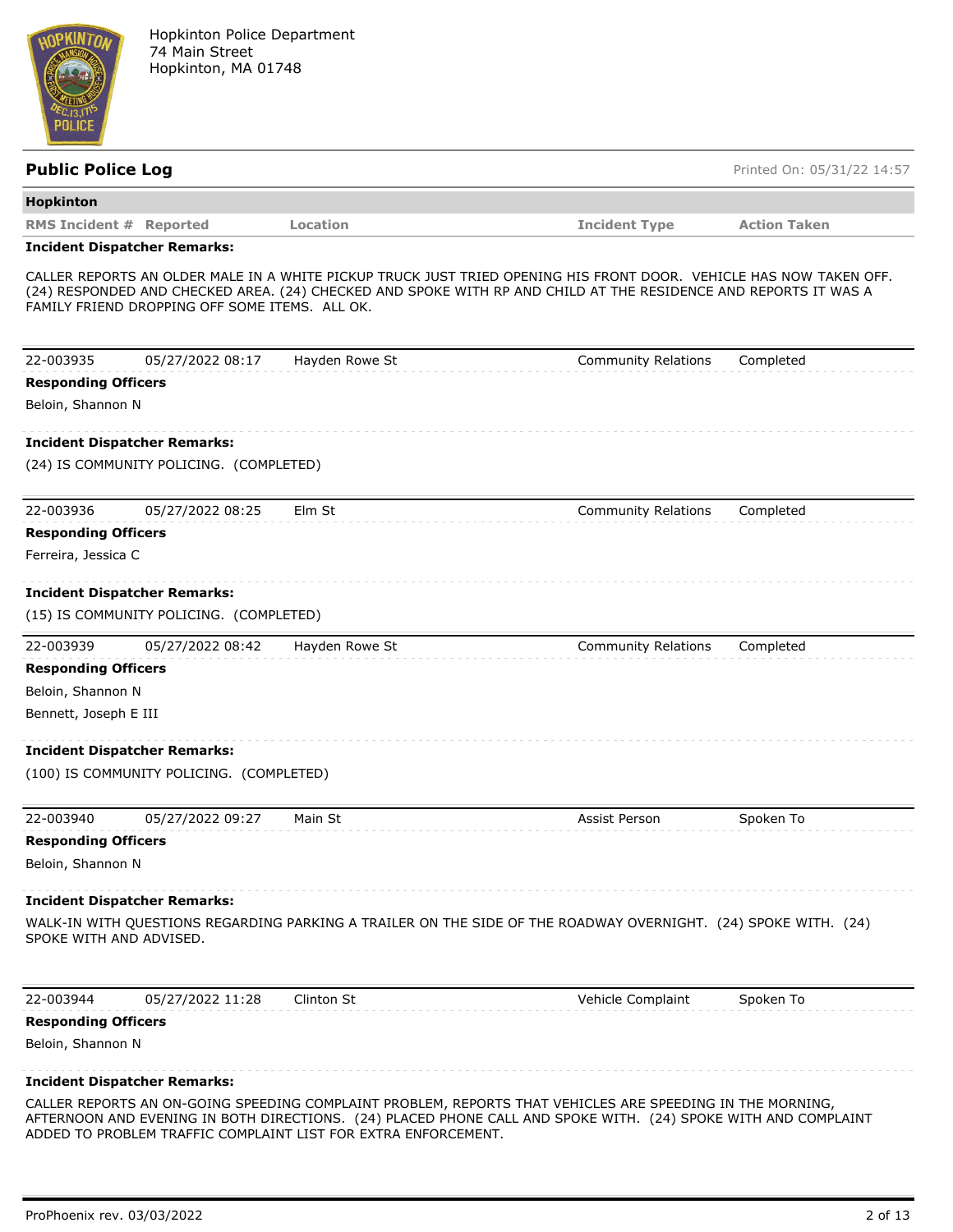

| <b>Hopkinton</b>                    |                  |          |                               |                     |
|-------------------------------------|------------------|----------|-------------------------------|---------------------|
| <b>RMS Incident # Reported</b>      |                  | Location | <b>Incident Type</b>          | <b>Action Taken</b> |
| 22-003945                           | 05/27/2022 11:58 | $I-90 E$ | Assist Other Police<br>Agency | Assisted            |
| <b>Incident Dispatcher Remarks:</b> |                  |          |                               |                     |

### **Incident Dispatcher Remarks:**

911 CALLER REPORTS LARGE DEBRIS IN THE ROADWAY ON THE MASS PIKE. STATE POLICE CONTACTED AND WILL BE RESPONDING. ASSISTED.

| 22-003946                  | 05/27/2022 12:03 | West Main St | Vehicle Complaint | Checked / Negative Find |
|----------------------------|------------------|--------------|-------------------|-------------------------|
| <b>Responding Officers</b> |                  |              |                   |                         |

Ferreira, Jessica C

# **Incident Dispatcher Remarks:**

UPTON PD REPORTING AN ERRATIC OPERATOR CROSSING INTO OUR TOWN. ONLY DESCRIPTION WAS A BLACK JEEP CHEROKEE WITH A HM OPERATOR THAT WAS WEARING A BASEBALL CAP. VEHICLE WAS OPERATING ON THE WRONG SIDE OF THE ROADWAY FOR A GOOD DISTANCE. (15) RESPONDED AND CHECKED FOR VEHICLE.(15) CHECKED AREA WITH A NEGATIVE FIND ON VEHICLE.

| 22-003947                  | 05/27/2022 12:07 | Cedar St EX | Vehicle Complaint | Spoken To |  |
|----------------------------|------------------|-------------|-------------------|-----------|--|
| <b>Responding Officers</b> |                  |             |                   |           |  |

# **Responding Officers**

Beloin, Shannon N

### **Incident Dispatcher Remarks:**

CALLER REPORTS AN ON-GOING SPEEDING VEHICLE COMPLAINT. (24) SPOKE WITH AND COMPLAINT ADDED TO PROBLEM TRAFFIC COMPLAINT LIST FOR EXTRA ENFORCEMENT.

| 22-003949                  |                                          |                 |                                                                                                                  |           |
|----------------------------|------------------------------------------|-----------------|------------------------------------------------------------------------------------------------------------------|-----------|
|                            | 05/27/2022 13:16                         | Hayden Rowe St  | Vehicle Complaint                                                                                                | Spoken To |
| <b>Responding Officers</b> |                                          |                 |                                                                                                                  |           |
| Beloin, Shannon N          |                                          |                 |                                                                                                                  |           |
|                            | <b>Incident Dispatcher Remarks:</b>      |                 |                                                                                                                  |           |
|                            | SPEAKING WITH INVOLVED OPERATOR.         |                 | WALK-IN REPORTS A VEHICLE COMPLAINT. PLATE NUMBER OBTAINED. (24) WILL BE CONTACTING INVOLVED PARTY. (24) WILL BE |           |
|                            |                                          |                 |                                                                                                                  |           |
|                            |                                          |                 |                                                                                                                  |           |
|                            |                                          |                 |                                                                                                                  |           |
| 22-003950                  | 05/27/2022 14:20                         | Hayden Rowe St  | <b>Community Relations</b>                                                                                       | Completed |
| <b>Responding Officers</b> |                                          |                 |                                                                                                                  |           |
| Bennett, Joseph E III      |                                          |                 |                                                                                                                  |           |
|                            | <b>Incident Dispatcher Remarks:</b>      |                 |                                                                                                                  |           |
|                            | (100) IS COMMUNITY POLICING. (COMPLETED) |                 |                                                                                                                  |           |
|                            |                                          |                 |                                                                                                                  |           |
| 22-003955                  | 05/27/2022 17:51                         | Stoney Brook Rd | <b>Animal Calls</b>                                                                                              | Assisted  |
|                            |                                          |                 |                                                                                                                  |           |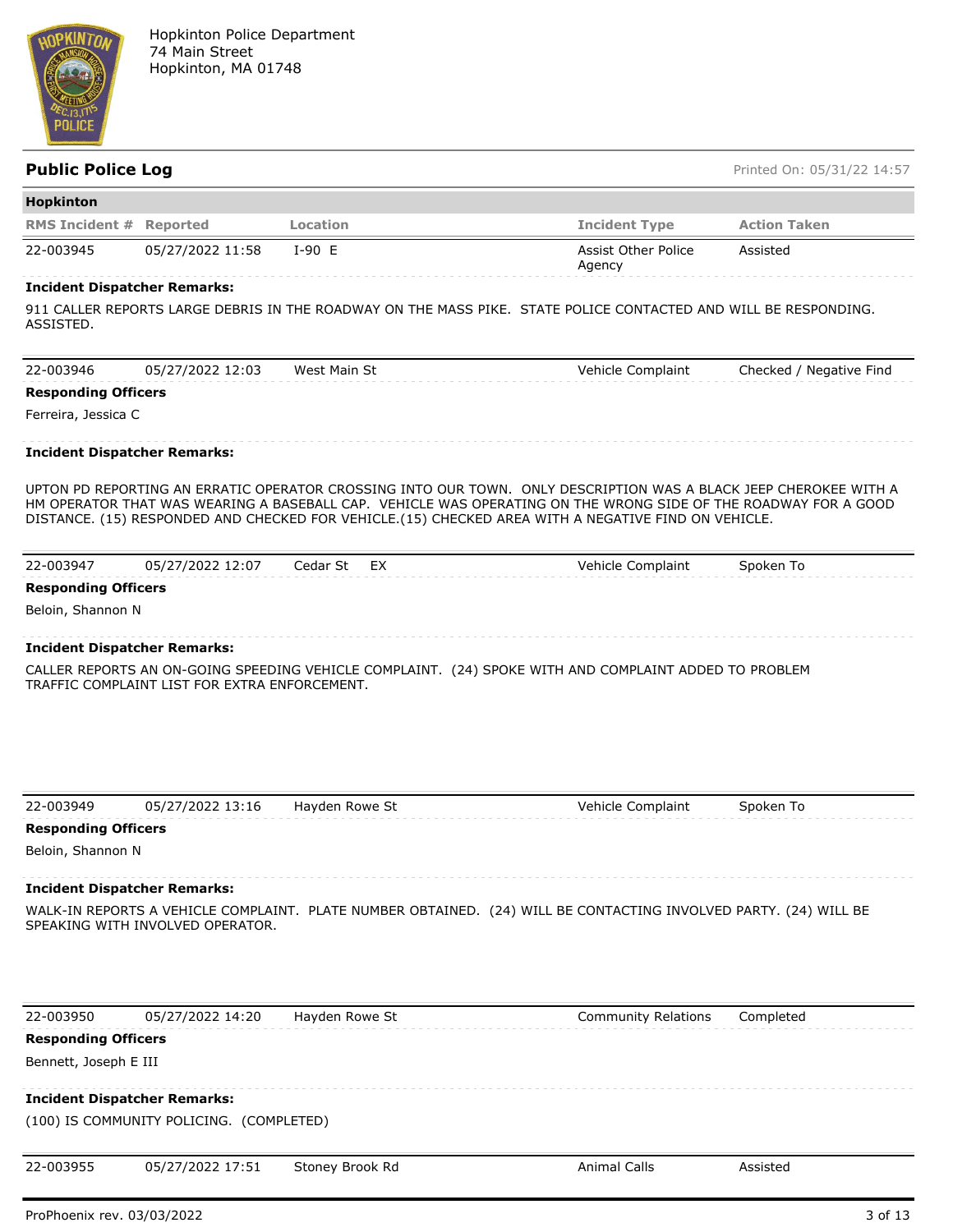

| <b>Public Police Log</b>                      |                                     |                                                                                  |                                                                                                                  | Printed On: 05/31/22 14:57 |
|-----------------------------------------------|-------------------------------------|----------------------------------------------------------------------------------|------------------------------------------------------------------------------------------------------------------|----------------------------|
| Hopkinton                                     |                                     |                                                                                  |                                                                                                                  |                            |
| <b>RMS Incident # Reported</b>                |                                     | Location                                                                         | <b>Incident Type</b>                                                                                             | <b>Action Taken</b>        |
| <b>Responding Officers</b>                    |                                     |                                                                                  |                                                                                                                  |                            |
| Proctor, William J                            |                                     |                                                                                  |                                                                                                                  |                            |
|                                               | <b>Incident Dispatcher Remarks:</b> |                                                                                  |                                                                                                                  |                            |
|                                               |                                     | CALLER REPORTED A SICK FOX IN THE AREA. ACO NOTIFIED AND WILL BE TAKEN CARE OF.  |                                                                                                                  |                            |
|                                               |                                     |                                                                                  |                                                                                                                  |                            |
|                                               |                                     |                                                                                  |                                                                                                                  |                            |
| 22-003956                                     | 05/27/2022 21:51                    | <b>Walcott St</b>                                                                | Person Check                                                                                                     | Checked                    |
| <b>Responding Officers</b><br>Normandin, Cody |                                     |                                                                                  |                                                                                                                  |                            |
|                                               |                                     |                                                                                  |                                                                                                                  |                            |
|                                               | <b>Incident Dispatcher Remarks:</b> |                                                                                  |                                                                                                                  |                            |
|                                               |                                     |                                                                                  | CALLER REPORTED KIDS PLAYING IN THE PARKING LOT/REQUESTED AN OFFICER CHECK. (28) RESPONDED/ 2 KIDS AND THEY WILL |                            |
| BE ON THEIR WAY.                              |                                     |                                                                                  |                                                                                                                  |                            |
|                                               |                                     |                                                                                  |                                                                                                                  |                            |
| 22-003957                                     | 05/27/2022 22:34                    | Granite St                                                                       | Disabled Motor Vehicle                                                                                           | Checked                    |
| <b>Responding Officers</b>                    |                                     |                                                                                  |                                                                                                                  |                            |
| McNeil, Matthew S                             |                                     |                                                                                  |                                                                                                                  |                            |
|                                               |                                     |                                                                                  |                                                                                                                  |                            |
|                                               | <b>Incident Dispatcher Remarks:</b> |                                                                                  |                                                                                                                  |                            |
|                                               |                                     | DMV.(700) VEHICLE OWNER HAS THEIR BOSS COMING TO HELP.                           |                                                                                                                  |                            |
|                                               |                                     |                                                                                  |                                                                                                                  |                            |
|                                               |                                     |                                                                                  |                                                                                                                  |                            |
| 22-003958                                     | 05/27/2022 23:12                    | Lumber St                                                                        | <b>Suspicious Activity</b>                                                                                       | Report                     |
| <b>Responding Officers</b><br>LaTour, Matthew |                                     |                                                                                  |                                                                                                                  |                            |
| Normandin, Cody                               |                                     |                                                                                  |                                                                                                                  |                            |
|                                               |                                     |                                                                                  |                                                                                                                  |                            |
|                                               | <b>Incident Dispatcher Remarks:</b> |                                                                                  |                                                                                                                  |                            |
|                                               |                                     |                                                                                  | 911 CALLER REPORTED AN UNKNOWN WOMAN IS SCREAMING AT HIS RESIDENCE. PARTY TOOK OFF IN HER CAR. (20), (28)        |                            |
| RESPONDED, REPORT.                            |                                     |                                                                                  |                                                                                                                  |                            |
|                                               |                                     |                                                                                  |                                                                                                                  |                            |
|                                               |                                     |                                                                                  |                                                                                                                  |                            |
| 22-003959                                     | 05/27/2022 23:32                    | Mayhew Ct                                                                        | Assist Fire Department                                                                                           | Assisted                   |
| <b>Responding Officers</b>                    |                                     |                                                                                  |                                                                                                                  |                            |
| McKeon, Sean                                  |                                     |                                                                                  |                                                                                                                  |                            |
| McNeil, Matthew S                             |                                     |                                                                                  |                                                                                                                  |                            |
|                                               | <b>Incident Dispatcher Remarks:</b> |                                                                                  |                                                                                                                  |                            |
|                                               |                                     | PARTY REPORTS SHE LOCKED HER HOUSE KEYS INSIDE HER HOUSE, FD RESPONDED TO ASSIST |                                                                                                                  |                            |
|                                               |                                     |                                                                                  |                                                                                                                  |                            |
| 22-003961                                     | 05/28/2022 00:18                    | I-495 N                                                                          | Assist Other Police<br>Agency                                                                                    | Assisted                   |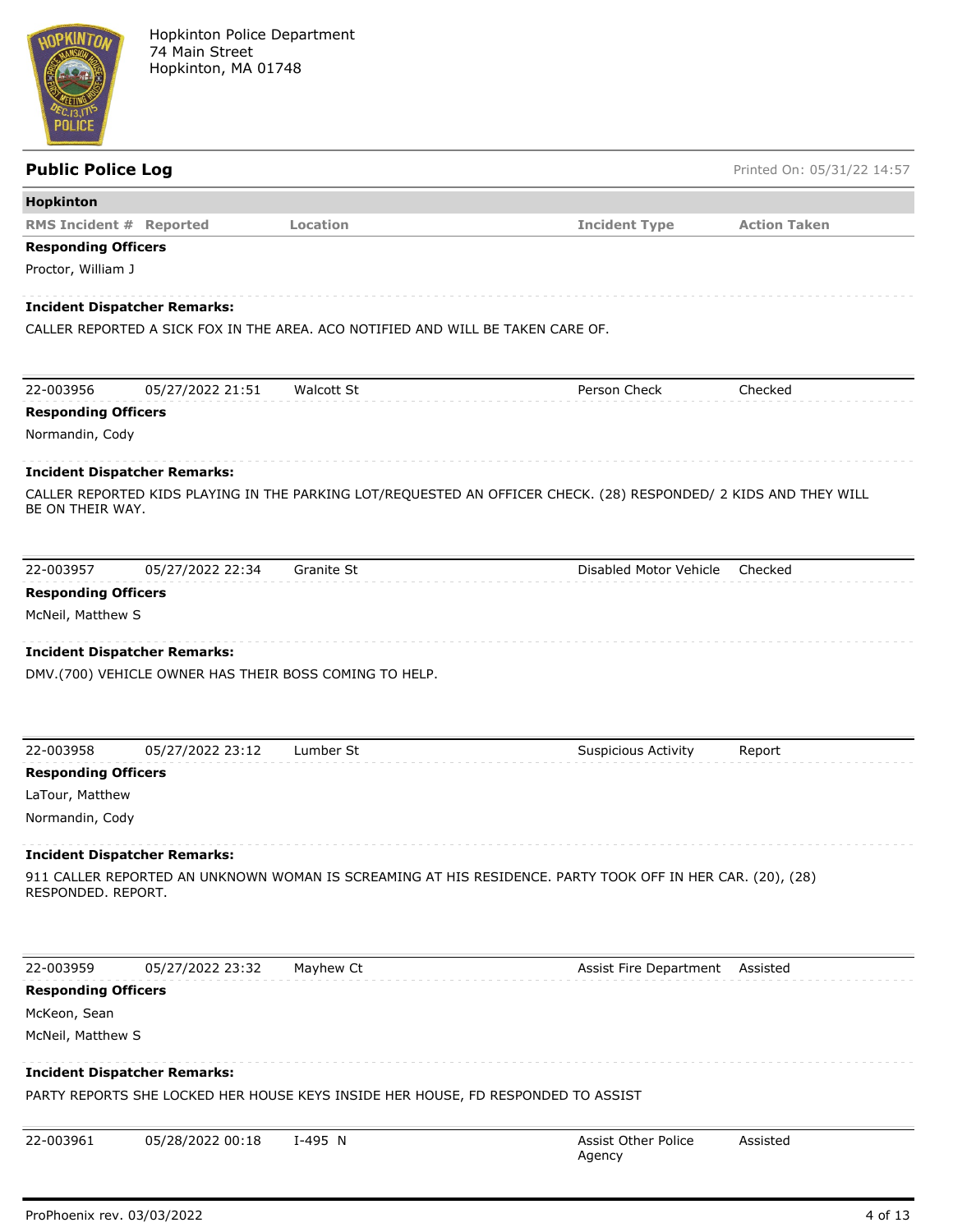

| <b>Public Police Log</b>       |                                                     |                                                                                 |                                                                                                            | Printed On: 05/31/22 14:57 |
|--------------------------------|-----------------------------------------------------|---------------------------------------------------------------------------------|------------------------------------------------------------------------------------------------------------|----------------------------|
| Hopkinton                      |                                                     |                                                                                 |                                                                                                            |                            |
| <b>RMS Incident # Reported</b> |                                                     | Location                                                                        | <b>Incident Type</b>                                                                                       | <b>Action Taken</b>        |
| <b>Responding Officers</b>     |                                                     |                                                                                 |                                                                                                            |                            |
| Normandin, Cody                |                                                     |                                                                                 |                                                                                                            |                            |
|                                | <b>Incident Dispatcher Remarks:</b>                 |                                                                                 |                                                                                                            |                            |
|                                | SP REQUESTED AN OFFICER BRING A PBT. (28) ASSISTED. |                                                                                 |                                                                                                            |                            |
| 22-003963                      | 05/28/2022 03:45                                    | Cross St                                                                        | Assist Person                                                                                              | Assisted                   |
| <b>Responding Officers</b>     |                                                     |                                                                                 |                                                                                                            |                            |
| McKeon, Sean                   |                                                     |                                                                                 |                                                                                                            |                            |
|                                | <b>Incident Dispatcher Remarks:</b>                 |                                                                                 |                                                                                                            |                            |
|                                | CONFIRMED SHE IS AT HER BF.                         |                                                                                 | TAXI DRIVER CALLER REPORTED PASSENGER NOT RESPONDING AND NOT SURE AT THE RIGHT ADDRESS. (27) RESPONDED AND |                            |
| 22-003964                      | 05/28/2022 03:46                                    | West Main St                                                                    | Assist Other Police<br>Agency                                                                              | Checked / Negative Find    |
| <b>Responding Officers</b>     |                                                     |                                                                                 |                                                                                                            |                            |
| LaTour, Matthew                |                                                     |                                                                                 |                                                                                                            |                            |
|                                |                                                     |                                                                                 |                                                                                                            |                            |
|                                | <b>Incident Dispatcher Remarks:</b>                 |                                                                                 |                                                                                                            |                            |
|                                |                                                     |                                                                                 | SP REQUESTED CHECK OF THE RAMPS FOR A WRONG WAY DRIVER. A SILVER SUV. (20) CHECKED THE AREA/NEGATIVE FIND. |                            |
| 22-003965                      | 05/28/2022 04:26                                    | Clinton St                                                                      | Assist Other Police<br>Agency                                                                              | Checked / Negative Find    |
| <b>Responding Officers</b>     |                                                     |                                                                                 |                                                                                                            |                            |
| McKeon, Sean                   |                                                     |                                                                                 |                                                                                                            |                            |
|                                | <b>Incident Dispatcher Remarks:</b>                 |                                                                                 |                                                                                                            |                            |
|                                |                                                     | (27) CHECKED THE AREA FOR THE VEHICLE THE SP WAS LOOKING FOR AND NOTHING FOUND. |                                                                                                            |                            |
| 22-003972                      | 05/28/2022 10:32                                    | Wilson St                                                                       | Property Checks                                                                                            | Checked                    |
| <b>Responding Officers</b>     |                                                     |                                                                                 |                                                                                                            |                            |
| McKeon, Sean                   |                                                     |                                                                                 |                                                                                                            |                            |
|                                | <b>Incident Dispatcher Remarks:</b>                 |                                                                                 |                                                                                                            |                            |
| 22-003975                      | 05/28/2022 13:00                                    | West Main St                                                                    | Disabled Motor Vehicle                                                                                     | Assisted                   |
| <b>Responding Officers</b>     |                                                     |                                                                                 |                                                                                                            |                            |
| Ekross, Robert C               |                                                     |                                                                                 |                                                                                                            |                            |
|                                |                                                     |                                                                                 |                                                                                                            |                            |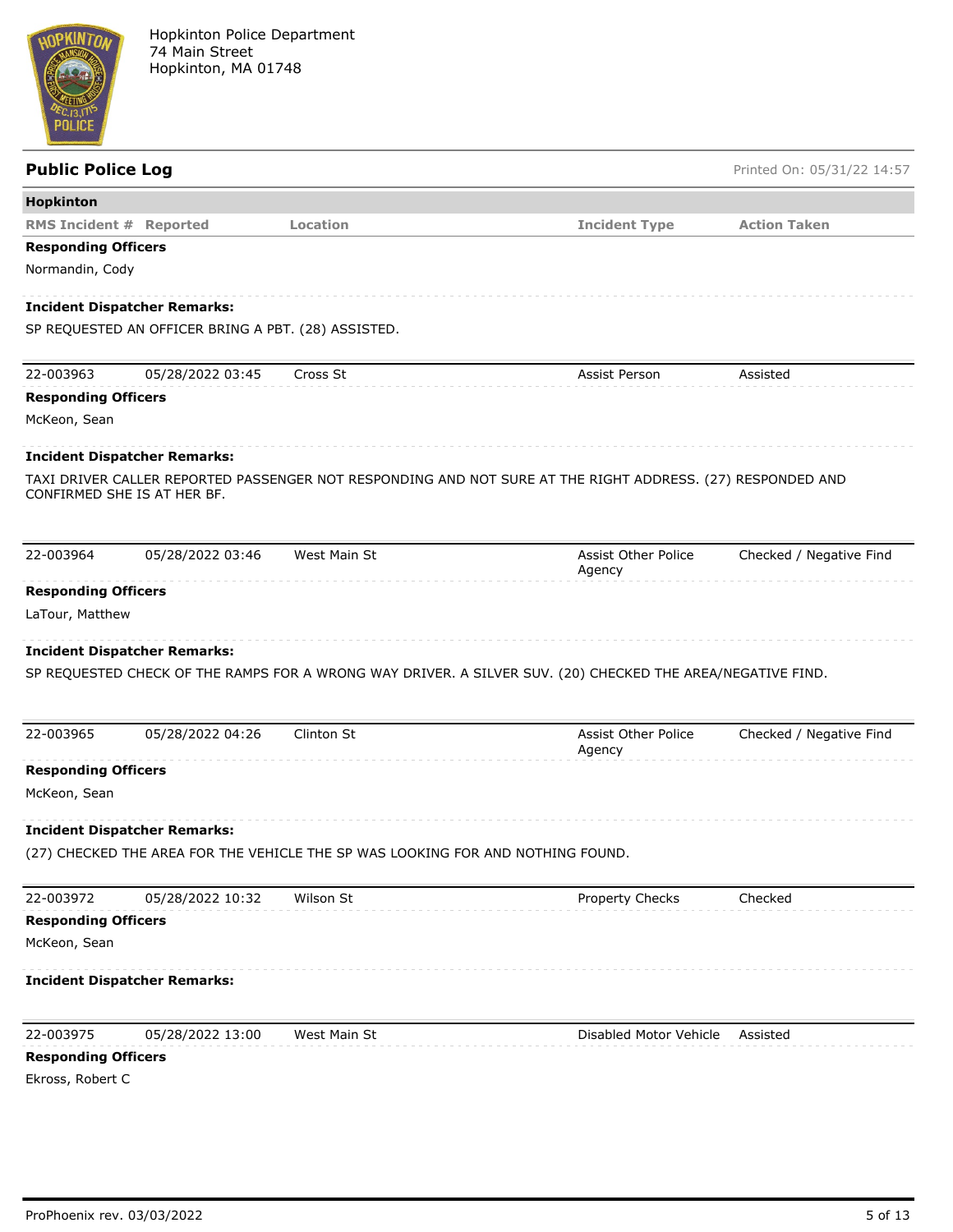

| <b>Public Police Log</b>                                          |                |                                                                                                                                 | Printed On: 05/31/22 14:57 |
|-------------------------------------------------------------------|----------------|---------------------------------------------------------------------------------------------------------------------------------|----------------------------|
| Hopkinton                                                         |                |                                                                                                                                 |                            |
| <b>RMS Incident # Reported</b>                                    | Location       | <b>Incident Type</b>                                                                                                            | <b>Action Taken</b>        |
| <b>Incident Dispatcher Remarks:</b>                               |                |                                                                                                                                 |                            |
|                                                                   |                | 23 standing by, Disabled MV. Tire fell off of mv. Operator is safe on the side of the road with no PI. Personal tow responding. |                            |
|                                                                   |                |                                                                                                                                 |                            |
|                                                                   |                |                                                                                                                                 |                            |
|                                                                   |                |                                                                                                                                 |                            |
|                                                                   |                |                                                                                                                                 |                            |
| 22-003977<br>05/28/2022 13:42                                     | Ursla Dr       | Assist Fire Department Assisted                                                                                                 |                            |
| <b>Responding Officers</b>                                        |                |                                                                                                                                 |                            |
| Normandin, Cody                                                   |                |                                                                                                                                 |                            |
| <b>Incident Dispatcher Remarks:</b>                               |                |                                                                                                                                 |                            |
| 1st alarm activation, smoke in the kitchen. group home evacuated. |                |                                                                                                                                 |                            |
| 22-003979<br>05/28/2022 16:12                                     | West Main St   | Disabled Motor Vehicle                                                                                                          | Checked                    |
| <b>Responding Officers</b>                                        |                |                                                                                                                                 |                            |
| Schofield, Arthur I                                               |                |                                                                                                                                 |                            |
|                                                                   |                |                                                                                                                                 |                            |
| <b>Incident Dispatcher Remarks:</b>                               |                |                                                                                                                                 |                            |
| ENROUTE.                                                          |                | (900) CHECKING ON A DMV WITH A BLOWN TIRE, (23) RESPONDED TO THIS VEHICLE EARLIER, TOW IS SUPPOSED TO BE                        |                            |
|                                                                   |                |                                                                                                                                 |                            |
| 22-003989<br>05/28/2022 21:27                                     | Pratt Way      | Property Checks                                                                                                                 | Checked                    |
| <b>Responding Officers</b>                                        |                |                                                                                                                                 |                            |
| Dennis, Basit                                                     |                |                                                                                                                                 |                            |
| <b>Incident Dispatcher Remarks:</b>                               |                |                                                                                                                                 |                            |
| (30) CHECKED THE AREA, CHECKS OK                                  |                |                                                                                                                                 |                            |
|                                                                   |                |                                                                                                                                 |                            |
| 22-003990<br>05/28/2022 22:01<br><b>Responding Officers</b>       | Hayden Rowe St | MV Check                                                                                                                        | Checked / Spoke With       |
|                                                                   |                |                                                                                                                                 |                            |
| Dennis, Basit                                                     |                |                                                                                                                                 |                            |
| <b>Incident Dispatcher Remarks:</b>                               |                |                                                                                                                                 |                            |
|                                                                   |                | MALE PARTY WAS ADVISED OF THE NO TRESPASS ORDER AFTER HOURS AT SCHOOL, HE WILL BE ON HIS WAY                                    |                            |
|                                                                   |                |                                                                                                                                 |                            |
|                                                                   |                |                                                                                                                                 |                            |
|                                                                   |                |                                                                                                                                 |                            |
| 22-003991<br>05/28/2022 22:49                                     | Parkwood Dr    | Property Checks                                                                                                                 | Checked                    |
| <b>Responding Officers</b>                                        |                |                                                                                                                                 |                            |
| Schofield, Arthur I                                               |                |                                                                                                                                 |                            |
| <b>Incident Dispatcher Remarks:</b>                               |                |                                                                                                                                 |                            |
|                                                                   |                |                                                                                                                                 |                            |
|                                                                   |                |                                                                                                                                 |                            |

22-003992 05/29/2022 00:45 Parkwood Dr Property Checks Checked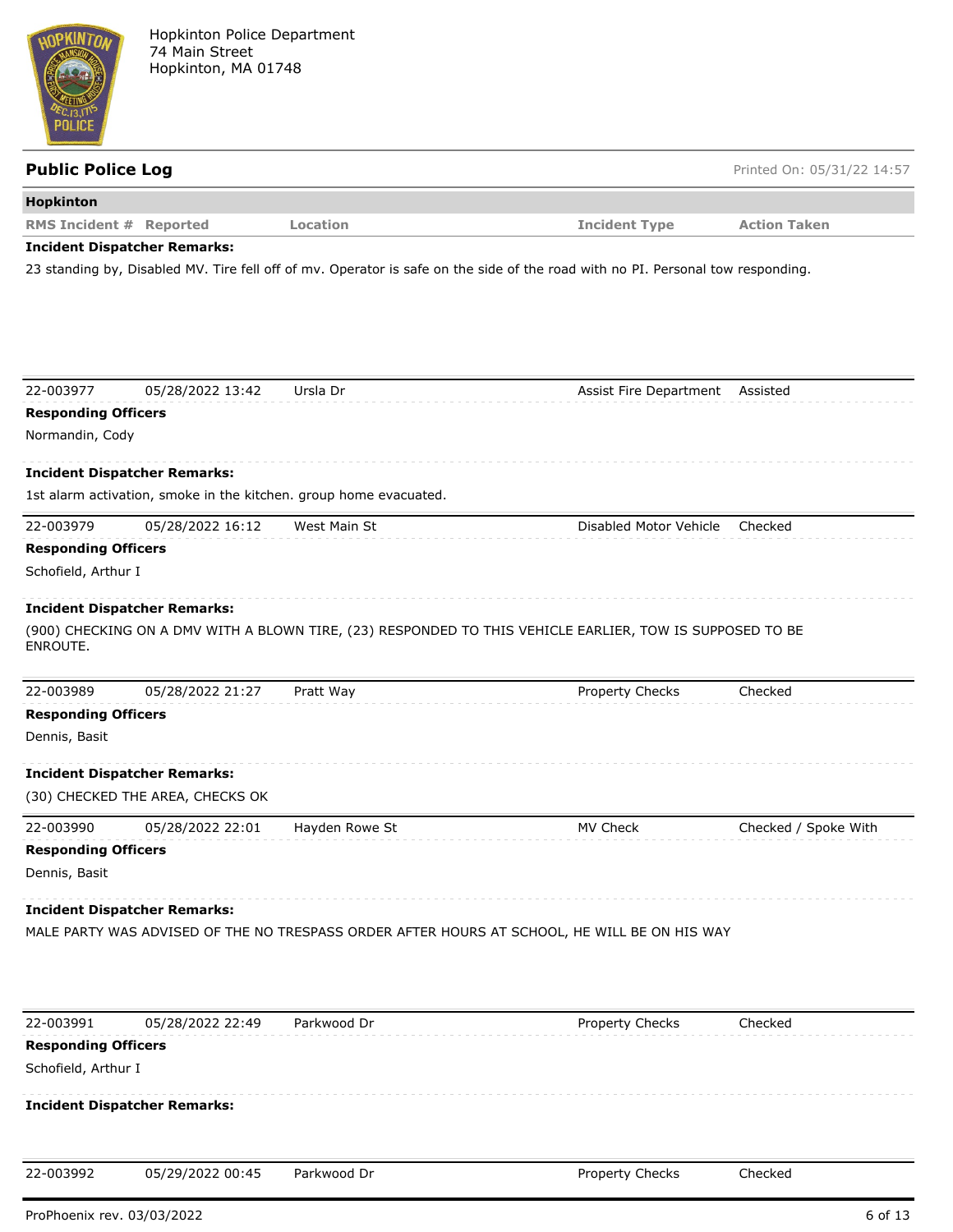

| <b>Public Police Log</b>       |                                                  |                                                                       |                                                                                                                                                                                                                                                                                      | Printed On: 05/31/22 14:57 |
|--------------------------------|--------------------------------------------------|-----------------------------------------------------------------------|--------------------------------------------------------------------------------------------------------------------------------------------------------------------------------------------------------------------------------------------------------------------------------------|----------------------------|
| Hopkinton                      |                                                  |                                                                       |                                                                                                                                                                                                                                                                                      |                            |
| <b>RMS Incident # Reported</b> |                                                  | Location                                                              | <b>Incident Type</b>                                                                                                                                                                                                                                                                 | <b>Action Taken</b>        |
| <b>Responding Officers</b>     |                                                  |                                                                       |                                                                                                                                                                                                                                                                                      |                            |
| McKeon, Sean                   |                                                  |                                                                       |                                                                                                                                                                                                                                                                                      |                            |
|                                |                                                  |                                                                       |                                                                                                                                                                                                                                                                                      |                            |
| 22-003993                      | 05/29/2022 00:55                                 | West Main St                                                          | Assist Other Police<br>Agency                                                                                                                                                                                                                                                        | Assisted                   |
| <b>Responding Officers</b>     |                                                  |                                                                       |                                                                                                                                                                                                                                                                                      |                            |
| McKeon, Sean                   |                                                  |                                                                       |                                                                                                                                                                                                                                                                                      |                            |
|                                |                                                  |                                                                       |                                                                                                                                                                                                                                                                                      |                            |
| 27 OUT WITH MSP                | <b>Incident Dispatcher Remarks:</b>              |                                                                       |                                                                                                                                                                                                                                                                                      |                            |
|                                |                                                  |                                                                       |                                                                                                                                                                                                                                                                                      |                            |
| 22-003994                      | 05/29/2022 01:49                                 | South St                                                              | <b>Property Checks</b>                                                                                                                                                                                                                                                               | Checked                    |
| <b>Responding Officers</b>     |                                                  |                                                                       |                                                                                                                                                                                                                                                                                      |                            |
| McKeon, Sean                   |                                                  |                                                                       |                                                                                                                                                                                                                                                                                      |                            |
| 22-003995                      | 05/29/2022 03:46                                 | Fruit St                                                              | Property Checks                                                                                                                                                                                                                                                                      | Checked                    |
| <b>Responding Officers</b>     |                                                  |                                                                       |                                                                                                                                                                                                                                                                                      |                            |
| McKeon, Sean                   |                                                  |                                                                       |                                                                                                                                                                                                                                                                                      |                            |
|                                |                                                  |                                                                       |                                                                                                                                                                                                                                                                                      |                            |
|                                | <b>Incident Dispatcher Remarks:</b>              |                                                                       |                                                                                                                                                                                                                                                                                      |                            |
| 22-003996                      | 05/29/2022 10:27                                 | Cubs Path                                                             | MV Check                                                                                                                                                                                                                                                                             | Checked / Spoke With       |
| <b>Responding Officers</b>     |                                                  |                                                                       |                                                                                                                                                                                                                                                                                      |                            |
| McKeon, Sean                   |                                                  |                                                                       |                                                                                                                                                                                                                                                                                      |                            |
|                                | <b>Incident Dispatcher Remarks:</b>              |                                                                       |                                                                                                                                                                                                                                                                                      |                            |
|                                | afternoon if the vehicle was still parked there. |                                                                       | Resident reporting a vehicle has been parked unattended near a body of water for a few hours. He does not recognize this vehicle and it is<br>parked on a blind curve. Officer was unable to locate the owner of the vehicle. He advised the reporting party to call back later this |                            |
| 22-003999                      | 05/29/2022 12:48                                 | Cedar St                                                              | <b>Traffic Complaint</b>                                                                                                                                                                                                                                                             | Checked                    |
| <b>Responding Officers</b>     |                                                  |                                                                       |                                                                                                                                                                                                                                                                                      |                            |
| Beloin, Shannon N              |                                                  |                                                                       |                                                                                                                                                                                                                                                                                      |                            |
|                                | <b>Incident Dispatcher Remarks:</b>              |                                                                       |                                                                                                                                                                                                                                                                                      |                            |
|                                |                                                  | THE TRAFFIC IS BACK UP INSIDE THE PARK, FLOWING FINE ON CEDAR STREET. | COMPLAINT ABOUT THE TRAFFIC BY THE HOPKINTON STATE PARK BACKED UP ON BOTH SIDES OF THE ROAD. OFFICER REPORTING                                                                                                                                                                       |                            |
| 22-004000                      | 05/29/2022 13:00                                 | Wilson St                                                             | <b>Building Check</b>                                                                                                                                                                                                                                                                | Checked                    |
| <b>Responding Officers</b>     |                                                  |                                                                       |                                                                                                                                                                                                                                                                                      |                            |
| Beloin, Shannon N              |                                                  |                                                                       |                                                                                                                                                                                                                                                                                      |                            |
|                                | <b>Incident Dispatcher Remarks:</b>              |                                                                       |                                                                                                                                                                                                                                                                                      |                            |
| LNG                            |                                                  |                                                                       |                                                                                                                                                                                                                                                                                      |                            |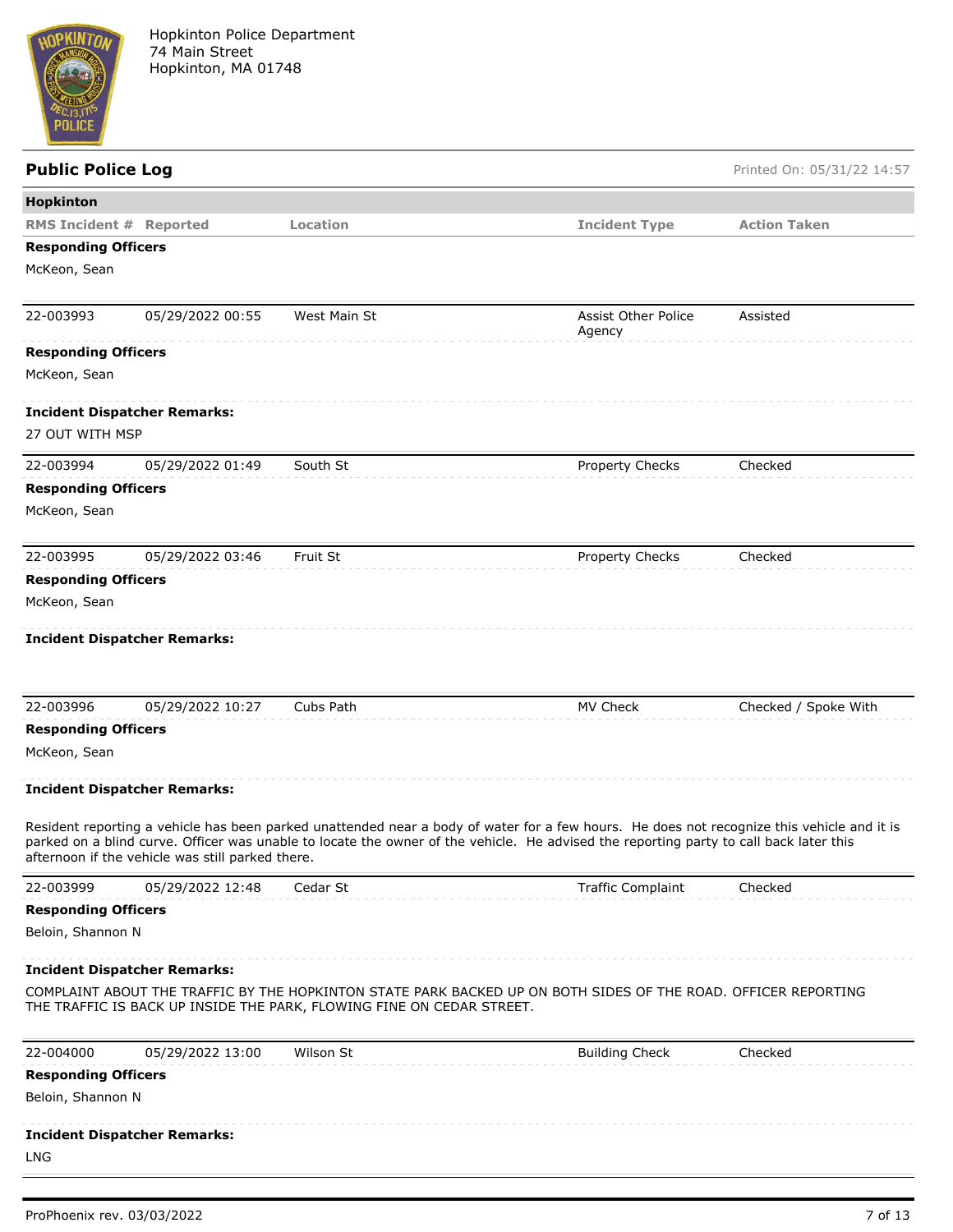

| Hopkinton                                                         |                  |                                                                                     |                            |                     |
|-------------------------------------------------------------------|------------------|-------------------------------------------------------------------------------------|----------------------------|---------------------|
| <b>RMS Incident #</b>                                             | Reported         | <b>Location</b>                                                                     | <b>Incident Type</b>       | <b>Action Taken</b> |
| 22-004001                                                         | 05/29/2022 14:24 | Cedar St                                                                            | Parking Complaint          | Removed             |
| <b>Responding Officers</b>                                        |                  |                                                                                     |                            |                     |
| Beloin, Shannon N                                                 |                  |                                                                                     |                            |                     |
| Normandin, Cody                                                   |                  |                                                                                     |                            |                     |
| <b>Incident Dispatcher Remarks:</b>                               |                  |                                                                                     |                            |                     |
| 22-004002                                                         | 05/29/2022 14:29 | Lincoln St                                                                          | Vehicle Complaint          | Gone On Arrival     |
| <b>Responding Officers</b>                                        |                  |                                                                                     |                            |                     |
| Normandin, Cody                                                   |                  |                                                                                     |                            |                     |
| <b>Incident Dispatcher Remarks:</b>                               |                  |                                                                                     |                            |                     |
|                                                                   |                  | RESIDENT OF LINCOLN ST REPORTING RED VEHICLE DRIVING ERRATIC UP AND DOWN THE STREET |                            |                     |
| 22-004003                                                         | 05/29/2022 15:17 | Cedar St                                                                            | Parking Complaint          | Assisted            |
| <b>Responding Officers</b>                                        |                  |                                                                                     |                            |                     |
| Ekross, Robert C                                                  |                  |                                                                                     |                            |                     |
| Grimley, Brennan                                                  |                  |                                                                                     |                            |                     |
| <b>Incident Dispatcher Remarks:</b><br>Assisting msp with traffic |                  |                                                                                     |                            |                     |
| 22-004010                                                         | 05/29/2022 17:18 | Wilson St                                                                           | Property Checks            | Checked             |
| <b>Responding Officers</b>                                        |                  |                                                                                     |                            |                     |
| Ekross, Robert C                                                  |                  |                                                                                     |                            |                     |
| Grimley, Brennan                                                  |                  |                                                                                     |                            |                     |
| 22-004012                                                         | 05/29/2022 19:45 | Wilson St                                                                           | Property Checks            | Checked             |
| <b>Responding Officers</b>                                        |                  |                                                                                     |                            |                     |
| Ekross, Robert C                                                  |                  |                                                                                     |                            |                     |
| Grimley, Brennan                                                  |                  |                                                                                     |                            |                     |
| 22-004018                                                         | 05/29/2022 21:44 | Pratt Way                                                                           | Property Checks            | Checked             |
| <b>Responding Officers</b>                                        |                  |                                                                                     |                            |                     |
| Dennis, Basit                                                     |                  |                                                                                     |                            |                     |
| 22-004019                                                         | 05/30/2022 00:04 | Pond St                                                                             | <b>Suspicious Activity</b> | Spoken To           |
| <b>Responding Officers</b>                                        |                  |                                                                                     |                            |                     |
| Ekross, Robert C                                                  |                  |                                                                                     |                            |                     |
| Grimley, Brennan                                                  |                  |                                                                                     |                            |                     |
| Schofield, Arthur I                                               |                  |                                                                                     |                            |                     |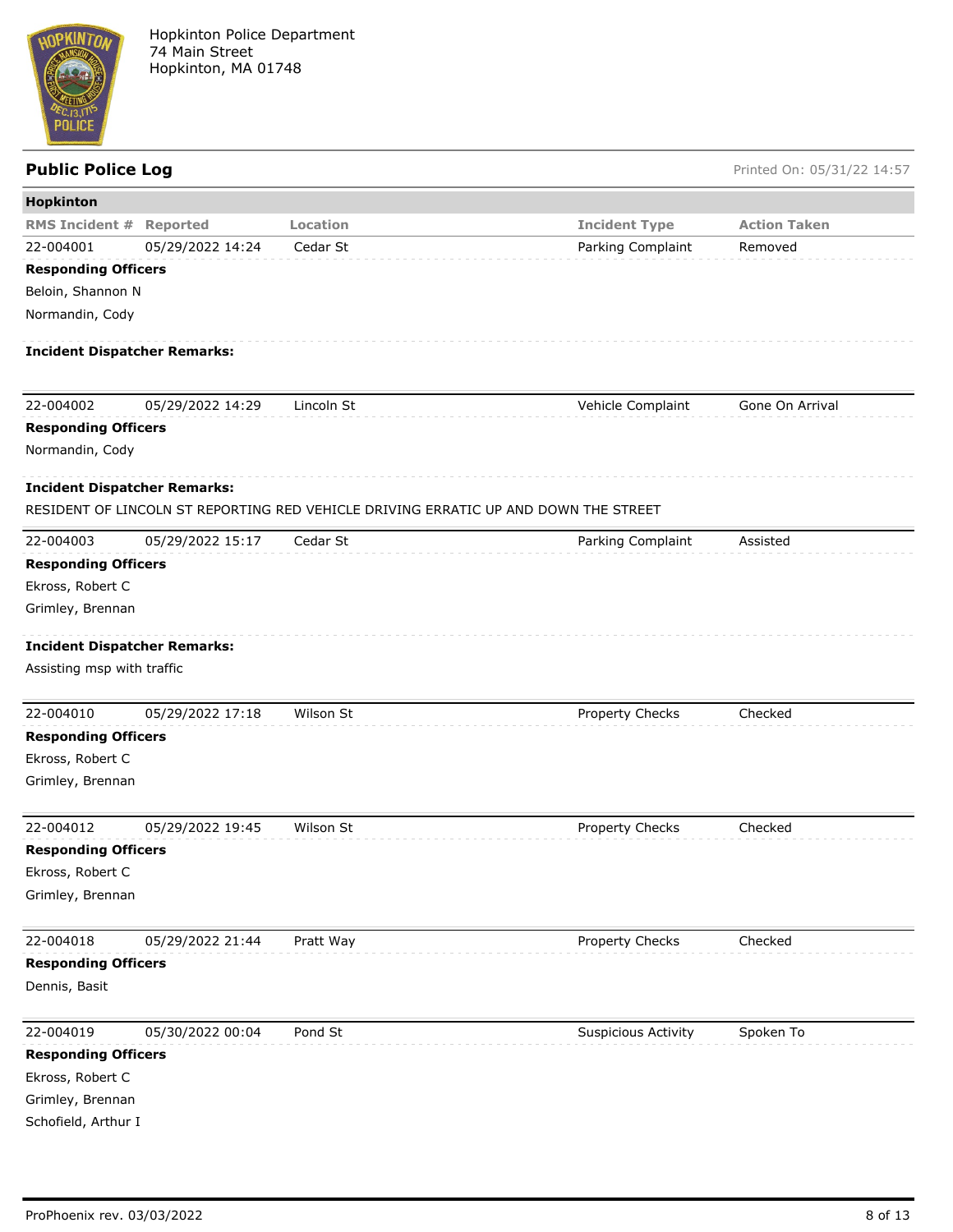

| <b>Public Police Log</b>                          |                                     |                   |                                                                                                                                                                                                                                        | Printed On: 05/31/22 14:57 |
|---------------------------------------------------|-------------------------------------|-------------------|----------------------------------------------------------------------------------------------------------------------------------------------------------------------------------------------------------------------------------------|----------------------------|
| Hopkinton                                         |                                     |                   |                                                                                                                                                                                                                                        |                            |
| <b>RMS Incident # Reported</b>                    |                                     | Location          | <b>Incident Type</b>                                                                                                                                                                                                                   | <b>Action Taken</b>        |
|                                                   | <b>Incident Dispatcher Remarks:</b> |                   |                                                                                                                                                                                                                                        |                            |
|                                                   | AS THE PARTY WITH THE FLASH LIGHT.  |                   | CALLERS REPORTS INIDIVIDUALS FLASHING LIGHTS INTO THEIR RESIDENCE FROM THE WATER SIDE PORTION OF THEIR PROPERTY.<br>CALLER BELIEVES INDIVIDUALS ARE ON LAND NOT ON THE WATER, CHECKED AND SPOKE WITH. SPOKE WITH THE HOMEOWNER AS WELL |                            |
| 22-004021                                         | 05/30/2022 00:20                    | Thayer Heights Rd | <b>Animal Calls</b>                                                                                                                                                                                                                    | <b>Cancelled Enroute</b>   |
| <b>Responding Officers</b>                        |                                     |                   |                                                                                                                                                                                                                                        |                            |
| McKeon, Sean                                      |                                     |                   |                                                                                                                                                                                                                                        |                            |
|                                                   | <b>Incident Dispatcher Remarks:</b> |                   |                                                                                                                                                                                                                                        |                            |
| RESIDENCE.                                        |                                     |                   | CALLER REPORTS DOG BARKING. (27) CANCELLED ENROUTE BY THE ORIGINAL CALLER. DOG WAS BROUGHT INTO THE                                                                                                                                    |                            |
| 22-004022                                         | 05/30/2022 00:28                    | Pratt Way         | Property Checks                                                                                                                                                                                                                        | Checked                    |
| <b>Responding Officers</b>                        |                                     |                   |                                                                                                                                                                                                                                        |                            |
| Ekross, Robert C                                  |                                     |                   |                                                                                                                                                                                                                                        |                            |
| Grimley, Brennan                                  |                                     |                   |                                                                                                                                                                                                                                        |                            |
|                                                   | <b>Incident Dispatcher Remarks:</b> |                   |                                                                                                                                                                                                                                        |                            |
| 22-004023                                         | 05/30/2022 00:33                    | Elm St            | <b>Property Checks</b>                                                                                                                                                                                                                 | Checked                    |
| <b>Responding Officers</b><br>Schofield, Arthur I |                                     |                   |                                                                                                                                                                                                                                        |                            |
| 22-004024                                         | 05/30/2022 00:39                    | South St          | MV Check                                                                                                                                                                                                                               | Checked / Spoke With       |
| <b>Responding Officers</b>                        |                                     |                   |                                                                                                                                                                                                                                        |                            |
| Schofield, Arthur I                               |                                     |                   |                                                                                                                                                                                                                                        |                            |
| Moved along                                       | <b>Incident Dispatcher Remarks:</b> |                   |                                                                                                                                                                                                                                        |                            |
| 22-004025                                         | 05/30/2022 00:45                    | South St          | Property Checks                                                                                                                                                                                                                        | Checked                    |
| <b>Responding Officers</b>                        |                                     |                   |                                                                                                                                                                                                                                        |                            |
| Schofield, Arthur I                               |                                     |                   |                                                                                                                                                                                                                                        |                            |
|                                                   | <b>Incident Dispatcher Remarks:</b> |                   |                                                                                                                                                                                                                                        |                            |
| 22-004026                                         | 05/30/2022 00:58                    | Lakeshore Dr      | Property Checks                                                                                                                                                                                                                        | Checked                    |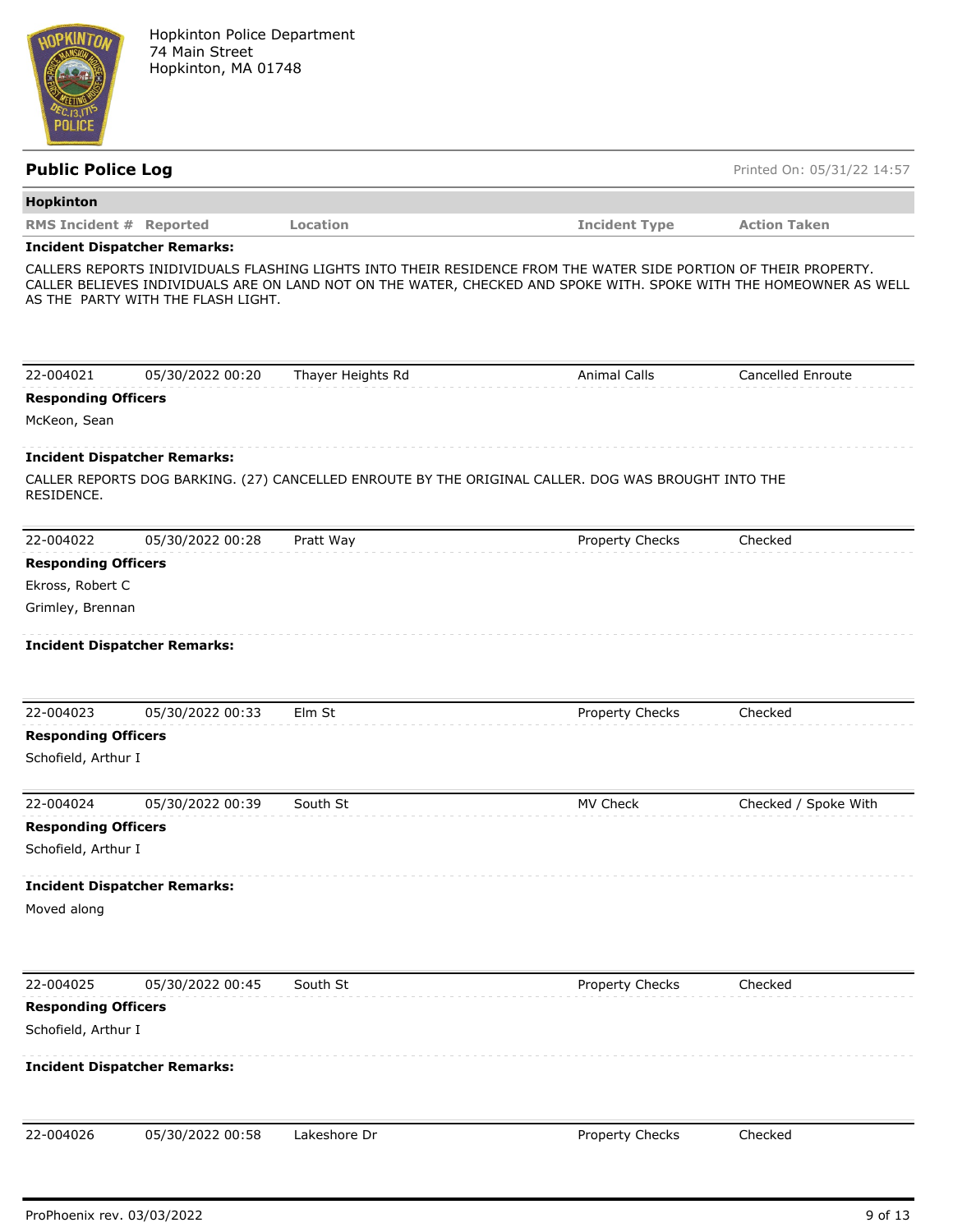

Hopkinton Police Department 74 Main Street Hopkinton, MA 01748

| <b>Public Police Log</b>                                                                                                                                                                                               |                                               |              |                          | Printed On: 05/31/22 14:57 |  |
|------------------------------------------------------------------------------------------------------------------------------------------------------------------------------------------------------------------------|-----------------------------------------------|--------------|--------------------------|----------------------------|--|
| Hopkinton                                                                                                                                                                                                              |                                               |              |                          |                            |  |
| <b>RMS Incident # Reported</b>                                                                                                                                                                                         |                                               | Location     | <b>Incident Type</b>     | <b>Action Taken</b>        |  |
| <b>Responding Officers</b>                                                                                                                                                                                             |                                               |              |                          |                            |  |
| Schofield, Arthur I                                                                                                                                                                                                    |                                               |              |                          |                            |  |
|                                                                                                                                                                                                                        | <b>Incident Dispatcher Remarks:</b>           |              |                          |                            |  |
| 22-004028                                                                                                                                                                                                              | 05/30/2022 02:57                              | Wilson St    | Property Checks          | Checked                    |  |
|                                                                                                                                                                                                                        |                                               |              |                          |                            |  |
| <b>Responding Officers</b>                                                                                                                                                                                             |                                               |              |                          |                            |  |
| McKeon, Sean                                                                                                                                                                                                           |                                               |              |                          |                            |  |
|                                                                                                                                                                                                                        | <b>Incident Dispatcher Remarks:</b>           |              |                          |                            |  |
| 22-004029                                                                                                                                                                                                              | 05/30/2022 03:14                              | Main St      | <b>Traffic Complaint</b> | Spoken To                  |  |
| <b>Responding Officers</b>                                                                                                                                                                                             |                                               |              |                          |                            |  |
| McKeon, Sean                                                                                                                                                                                                           |                                               |              |                          |                            |  |
| Schofield, Arthur I                                                                                                                                                                                                    |                                               |              |                          |                            |  |
|                                                                                                                                                                                                                        | <b>Incident Dispatcher Remarks:</b>           |              |                          |                            |  |
|                                                                                                                                                                                                                        |                                               |              |                          |                            |  |
| 22-004030                                                                                                                                                                                                              | 05/30/2022 06:19                              | Main St      | <b>Traffic Complaint</b> | Assisted                   |  |
| <b>Responding Officers</b>                                                                                                                                                                                             |                                               |              |                          |                            |  |
| Schofield, Arthur I                                                                                                                                                                                                    |                                               |              |                          |                            |  |
|                                                                                                                                                                                                                        |                                               |              |                          |                            |  |
| <b>Incident Dispatcher Remarks:</b><br>CALLER REPORTS A TT UNIT BLOCKING EAST BOUND TRAFFIC. (900) CLOSING WOOD AT ELM UNTIL TT UNIT CAN BE REMOVED. ARTS<br>RESPONDING. Art's on scene. ART'S HAS VEHICLE, ROAD OPEN. |                                               |              |                          |                            |  |
| 22-004031                                                                                                                                                                                                              | 05/30/2022 06:29                              | East Main St | Assist Fire Department   | Assisted                   |  |
| <b>Responding Officers</b>                                                                                                                                                                                             |                                               |              |                          |                            |  |
| McKeon, Sean                                                                                                                                                                                                           |                                               |              |                          |                            |  |
|                                                                                                                                                                                                                        | <b>Incident Dispatcher Remarks:</b>           |              |                          |                            |  |
|                                                                                                                                                                                                                        | Fire alarms sounding, fd resetting the system |              |                          |                            |  |
|                                                                                                                                                                                                                        |                                               |              |                          |                            |  |
| 22-004032                                                                                                                                                                                                              | 05/30/2022 07:02                              | Cedar St     | Parking Complaint        | Assisted                   |  |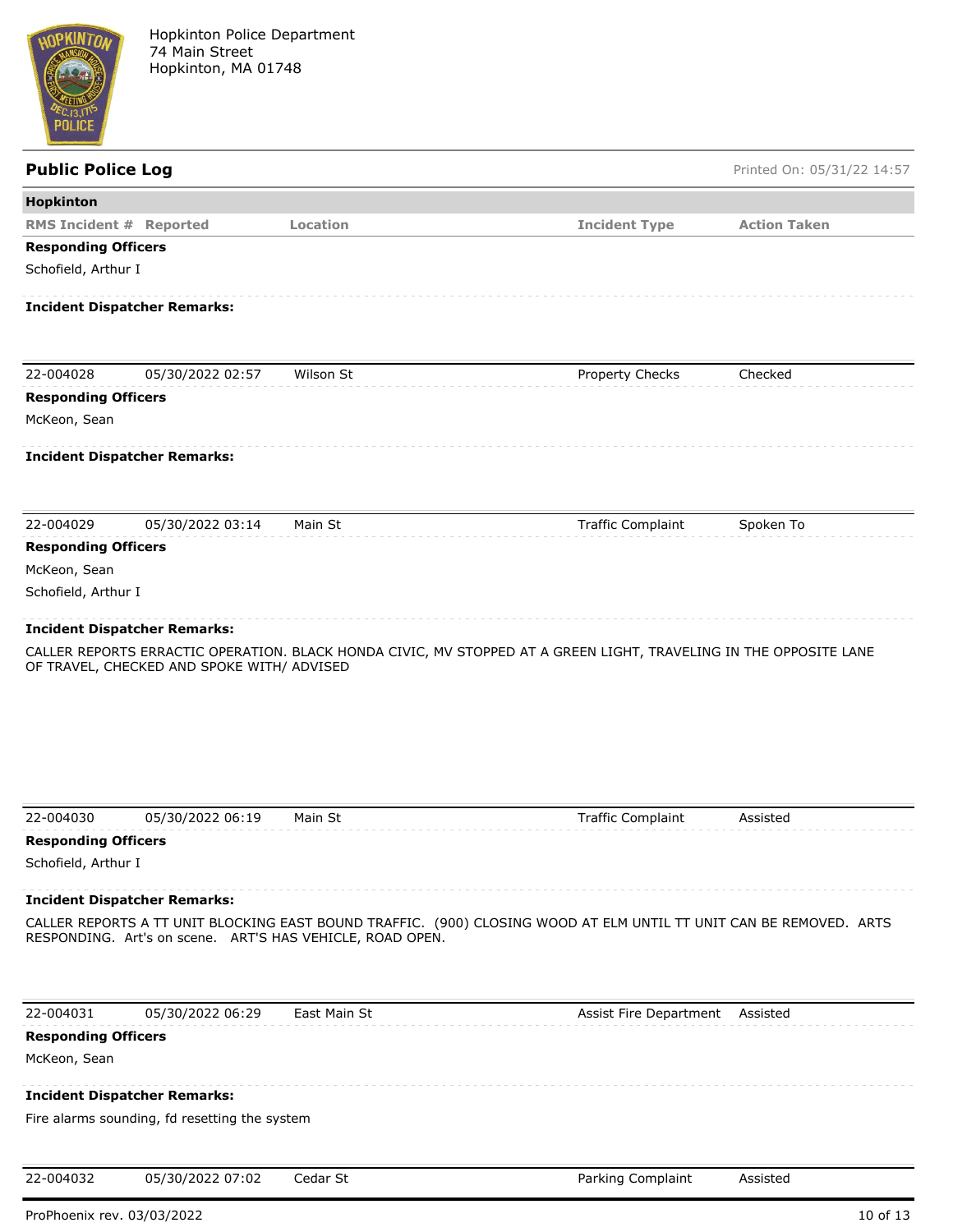

| <b>Public Police Log</b>            |                  |                                                                                                                  |                            | Printed On: 05/31/22 14:57 |
|-------------------------------------|------------------|------------------------------------------------------------------------------------------------------------------|----------------------------|----------------------------|
| Hopkinton                           |                  |                                                                                                                  |                            |                            |
| <b>RMS Incident # Reported</b>      |                  | Location                                                                                                         | <b>Incident Type</b>       | <b>Action Taken</b>        |
| <b>Responding Officers</b>          |                  |                                                                                                                  |                            |                            |
| LaTour, Matthew                     |                  |                                                                                                                  |                            |                            |
| <b>Incident Dispatcher Remarks:</b> |                  |                                                                                                                  |                            |                            |
|                                     |                  | (20) ASSISTED WITH TRAFFIC AT THE STATE PARK UNTIL THE GATE OPENED                                               |                            |                            |
| 22-004036                           | 05/30/2022 09:40 | Wood St                                                                                                          | <b>Community Relations</b> | Assisted                   |
| <b>Responding Officers</b>          |                  |                                                                                                                  |                            |                            |
| Saletnik, Nicholas                  |                  |                                                                                                                  |                            |                            |
| Schofield, Arthur I                 |                  |                                                                                                                  |                            |                            |
| <b>Incident Dispatcher Remarks:</b> |                  |                                                                                                                  |                            |                            |
| MEMORIAL DAY CEREMONY               |                  |                                                                                                                  |                            |                            |
| 22-004037                           | 05/30/2022 10:06 | Mayhew St                                                                                                        | <b>Community Relations</b> | Assisted                   |
| <b>Responding Officers</b>          |                  |                                                                                                                  |                            |                            |
| LaTour, Matthew                     |                  |                                                                                                                  |                            |                            |
| Saletnik, Nicholas                  |                  |                                                                                                                  |                            |                            |
| Schofield, Arthur I                 |                  |                                                                                                                  |                            |                            |
|                                     |                  |                                                                                                                  |                            |                            |
| <b>Incident Dispatcher Remarks:</b> |                  |                                                                                                                  |                            |                            |
| MEMORIAL DAY CEREMONY               |                  |                                                                                                                  |                            |                            |
| 22-004039                           | 05/30/2022 10:41 | Dogwood Way                                                                                                      | Disabled Motor Vehicle     | Checked / Spoke With       |
| <b>Responding Officers</b>          |                  |                                                                                                                  |                            |                            |
| LaTour, Matthew                     |                  |                                                                                                                  |                            |                            |
| <b>Incident Dispatcher Remarks:</b> |                  |                                                                                                                  |                            |                            |
|                                     |                  | CALLER REPORTS A MV PULLED OFF INTO THE WETLAND AREA WITH TIRES OFF THE VEHICLE AND WITNESSED A YOUNG MAN POUR   |                            |                            |
|                                     |                  | SOMETHING INTO THE SOIL, RP FOUND IT SUSPICIOUS AND WAS ALSO CONCERNED FOR THE ENVIRONMENT, (20) RESPONDED. (20) |                            |                            |
|                                     |                  | SPOKE WITH PARTY, PARTY ALMOST DONE AND WILL BE ON THEIR WAY.                                                    |                            |                            |
| 22-004041                           | 05/30/2022 10:59 | Main St                                                                                                          | <b>Community Relations</b> | Completed                  |
| <b>Responding Officers</b>          |                  |                                                                                                                  |                            |                            |
| Bennett, Joseph E III               |                  |                                                                                                                  |                            |                            |
| LaTour, Matthew                     |                  |                                                                                                                  |                            |                            |
| Saletnik, Nicholas                  |                  |                                                                                                                  |                            |                            |
| Schofield, Arthur I                 |                  |                                                                                                                  |                            |                            |
| Van Raalten, Scott H                |                  |                                                                                                                  |                            |                            |
|                                     |                  |                                                                                                                  |                            |                            |
| <b>Incident Dispatcher Remarks:</b> |                  |                                                                                                                  |                            |                            |
|                                     |                  |                                                                                                                  |                            |                            |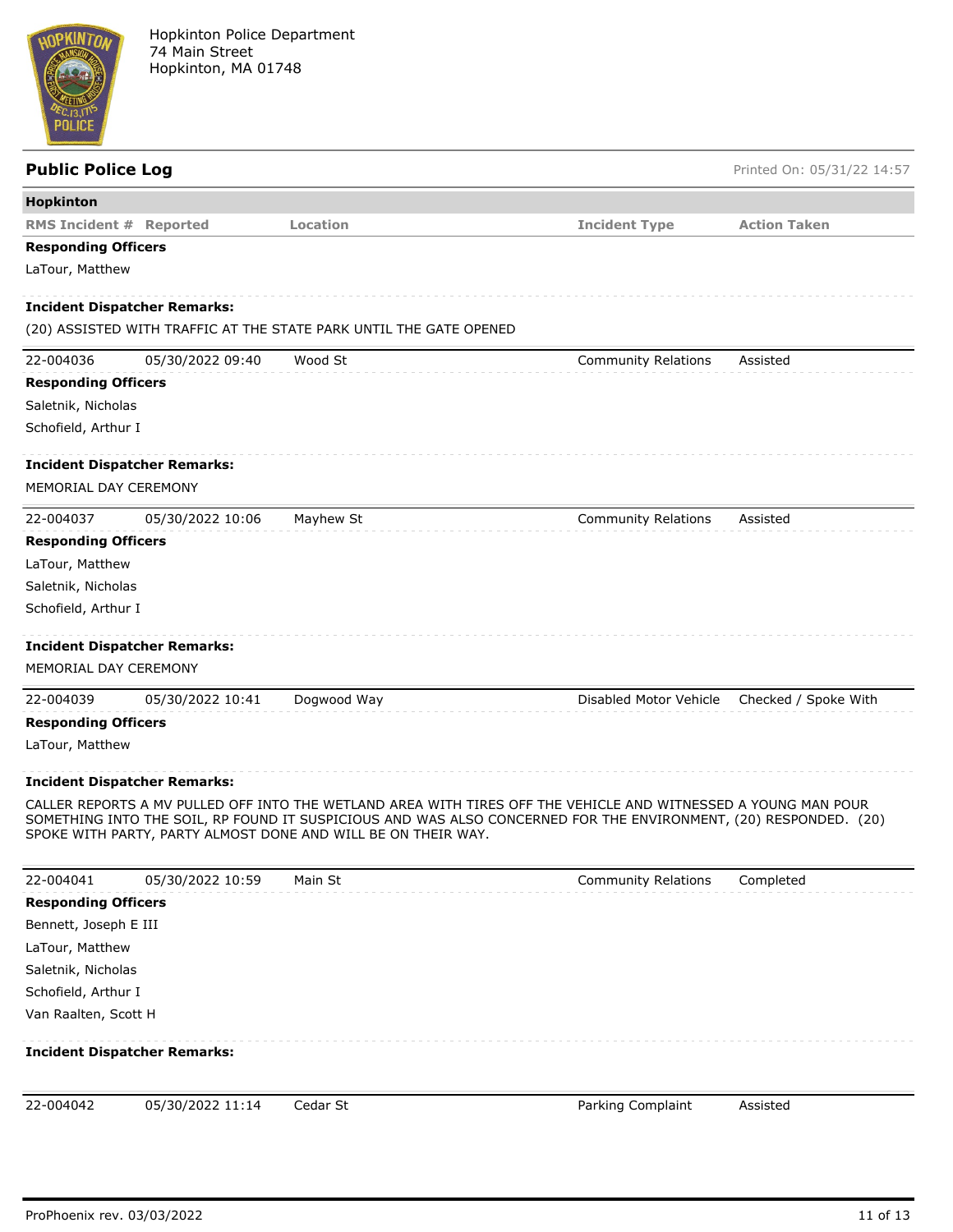

| Hopkinton                      |                                     |                                                                   |                                                                                                                                                                                                                                                                                                                                     |                     |
|--------------------------------|-------------------------------------|-------------------------------------------------------------------|-------------------------------------------------------------------------------------------------------------------------------------------------------------------------------------------------------------------------------------------------------------------------------------------------------------------------------------|---------------------|
| <b>RMS Incident # Reported</b> |                                     | Location                                                          | <b>Incident Type</b>                                                                                                                                                                                                                                                                                                                | <b>Action Taken</b> |
| <b>Responding Officers</b>     |                                     |                                                                   |                                                                                                                                                                                                                                                                                                                                     |                     |
| LaTour, Matthew                |                                     |                                                                   |                                                                                                                                                                                                                                                                                                                                     |                     |
| Saletnik, Nicholas             |                                     |                                                                   |                                                                                                                                                                                                                                                                                                                                     |                     |
| Schofield, Arthur I            |                                     |                                                                   |                                                                                                                                                                                                                                                                                                                                     |                     |
|                                |                                     |                                                                   |                                                                                                                                                                                                                                                                                                                                     |                     |
|                                | <b>Incident Dispatcher Remarks:</b> |                                                                   |                                                                                                                                                                                                                                                                                                                                     |                     |
|                                |                                     | POLICE TO COME UP WITH A SOLUTION FOR THE TRAFFIC/PARKING ISSUES, | THEM CREATING A DANGEROUS SITUATION, (20) RESPONDED. (20) REPORTS HE IS SPEAKING WITH DCR AND ENVIRONMENTAL POLICE<br>TO COME UP WITH A SOLUTION FOR THE TRAFFIC/PARKING ISSUES. (20) REPORTS HE IS SPEAKING WITH DCR AND ENVIRONMENTAL                                                                                             |                     |
| 22-004047                      | 05/30/2022 13:58                    | Cedar St                                                          | Disturbance                                                                                                                                                                                                                                                                                                                         | Gone On Arrival     |
| <b>Responding Officers</b>     |                                     |                                                                   |                                                                                                                                                                                                                                                                                                                                     |                     |
| LaTour, Matthew                |                                     |                                                                   |                                                                                                                                                                                                                                                                                                                                     |                     |
|                                | <b>Incident Dispatcher Remarks:</b> |                                                                   |                                                                                                                                                                                                                                                                                                                                     |                     |
|                                |                                     |                                                                   | DCR EMPLOYEE REPORTS A MALE PARTY CAUSING A DISTURBANCE AT THE MAIN GATE, DROVE HIS CAR INTO EXIT GATE, THEN PARKED<br>HIS CAR AT CARBONES AND TOOK OFF ON FOOT THROUGH THE STATE PARK WITHOUT PERMISSION, HISPANIC MALE WEARING A<br>BLACK CAP CARRYING A RED COOLER, (20) RESPONDED ALONG WITH AN ASHLAND OFFICER AND DCR AND EP, |                     |
|                                |                                     |                                                                   |                                                                                                                                                                                                                                                                                                                                     |                     |

# **Responding Officers**

Casey, Shannon

## **Incident Dispatcher Remarks:**

SOMEONE FOUND A CELL PHONE ON TOWN LINE WHERE LUMBER ST MEETS HAVEN ST. SHE WILL DROP IT OFF TO US OR MILFORD PD IN A DAY OR TWO IF NO ONE CLAIMS IT.

| 22-004050                                          | 05/30/2022 15:20 | Ash St   | Vandalism         | Report                  |  |  |
|----------------------------------------------------|------------------|----------|-------------------|-------------------------|--|--|
| <b>Responding Officers</b>                         |                  |          |                   |                         |  |  |
| Dennis, Basit                                      |                  |          |                   |                         |  |  |
| <b>Incident Dispatcher Remarks:</b>                |                  |          |                   |                         |  |  |
| RP REPORTS BACK WINDOW SMASHED. NOTIFY FACILITIES. |                  |          |                   |                         |  |  |
| 22-004051                                          | 05/30/2022 15:26 | Cedar St | Parking Complaint | Checked / Negative Find |  |  |
| <b>Responding Officers</b>                         |                  |          |                   |                         |  |  |

### Ferreira, Jessica C

# **Incident Dispatcher Remarks:**

RP REPORTS PARK IS CLOSED AND THEY ARE PARKED UNSAFE. Park reopened.

| 22-004052                  | 05/30/2022 15:27 | West Main St | Assist Town Department Checked |
|----------------------------|------------------|--------------|--------------------------------|
| <b>Responding Officers</b> |                  |              |                                |
| Ekross, Robert C           |                  |              |                                |

Grimley, Brennan